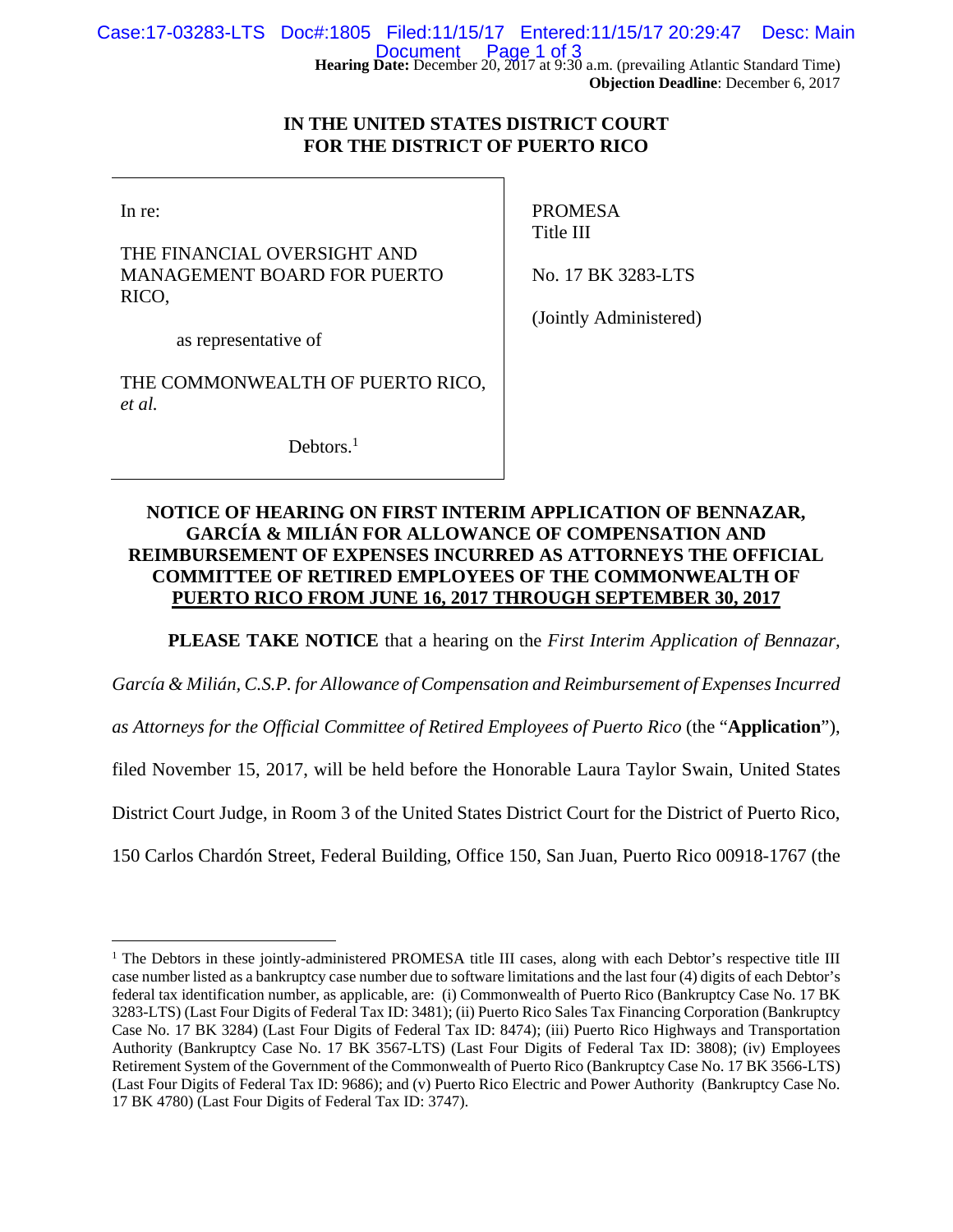#### Case:17-03283-LTS Doc#:1805 Filed:11/15/17 Entered:11/15/17 20:29:47 Desc: Main Page 2 of 3

"**Court**"), on December 20, 2017 at 9:30 a.m. (Atlantic Standard Time) or at such other time as ordered by the Court.

**PLEASE TAKE FURTHER NOTICE** that any response or objection (any "**Objection**") to the Application must be in writing, must conform to the Federal Rules of Bankruptcy Procedure and the Local Bankruptcy Rules for the District of Puerto Rico, must be filed with the Court (a) by attorneys practicing in the Court, including attorneys admitted *pro hac vice*, electronically in accordance with Rule 5 of the Local Rules for the District of Puerto Rico, and (b) by all other parties in interest, on a CD-ROM, in text-searchable portable document format (PDF), to the extent applicable, and shall be served in accordance with the Court's *Order (A) Imposing and Rendering Applicable Local Bankruptcy Rules to These Title III Cases, (B) Authorizing Establishment of Certain Notice, Case Management, and Administrative Procedures, and (C) Granting Related Relief*, as amended (Dkt. Nos. 249, 262, 1065, 1512) and *Interim Compensation Order, Including the Due Date and Hearing Date for Interim Compensation* (Dkt. No. 1594, 1715), so as to be filed and received no later than **December 6, 2017** (the "**Objection Deadline**").

**PLEASE TAKE FURTHER NOTICE** that if an Objection to the Application is not received by the Objection Deadline, the relief requested shall be deemed unopposed, and the Court may enter an order granting the relief sought without a hearing pursuant to the case management procedures.

[*Remainder of page left intentionally blank*]